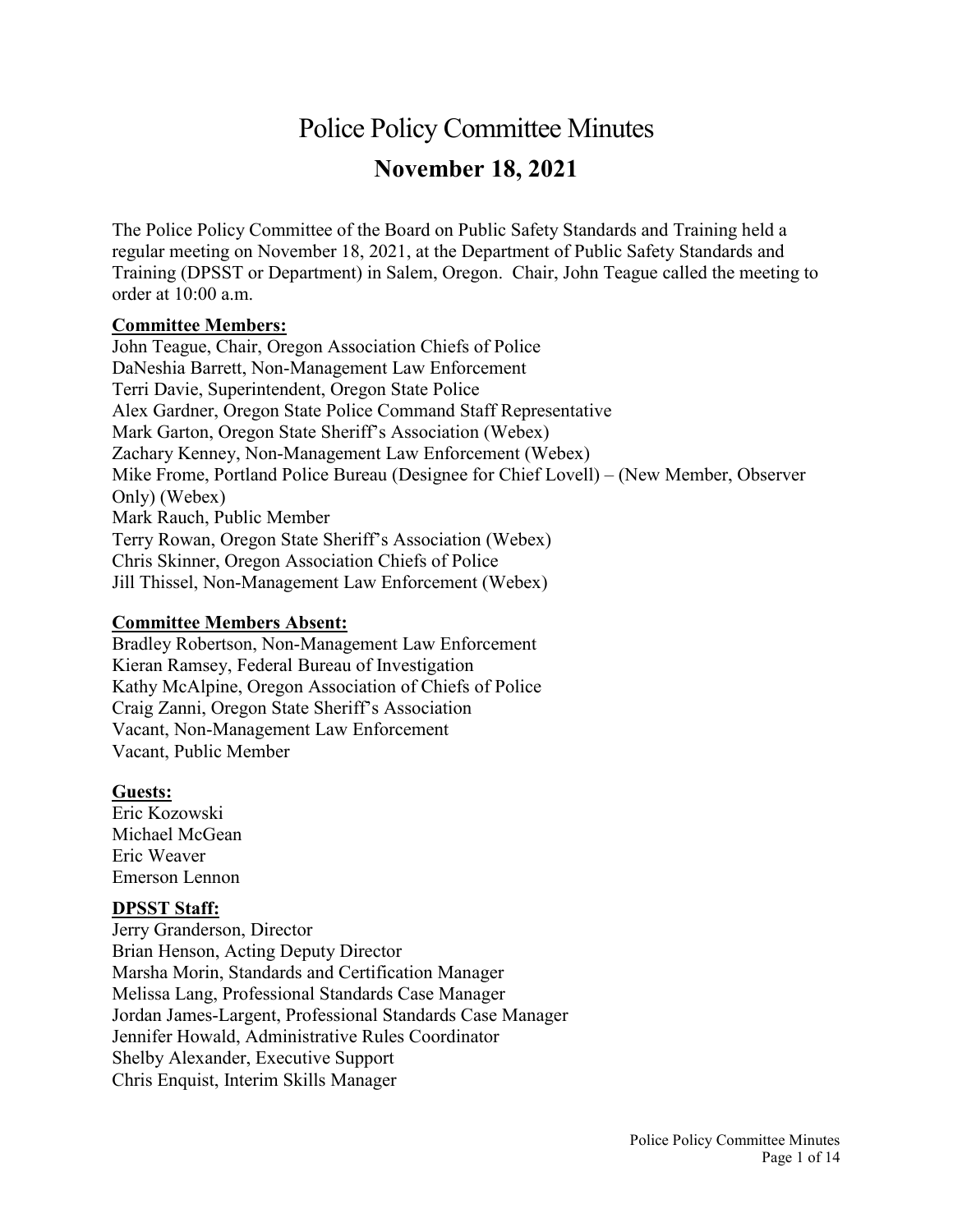#### **1. Introductions**

Introductions of members, guests and staff.

#### **2. Approve August 19, 2021, Meeting Minutes**

*DaNeshia Barrett moved to approve the minutes from the August 19, 2021, Police Policy Committee meeting. Terri Davie seconded the motion. The motion passed with two abstentions (Rauch, Thissel).*

# **3. Approval for Changes to the Basic Police Curriculum**

Presented by Chris Enquist

The DPSST Training Division requested the approval of the below modifications to the Basic Police Academy curriculum. House Bill 2513 amends Oregon Revised Statutes (ORS) 181A.440 to include "at least three hours of training in airway and circulatory anatomy and physiology" as a requirement for basic certification as a peace officer. To accommodate these additional training hours within the existing 640 basic police academy hours, the following changes are recommended:

- Remove- Skills Midterm (4 hours)
	- o The Skills Midterm has no mandates associated.
	- o Removal is not expected to negatively impact student skill development.
	- o Skill venues may need to identify other means of informal student assessment to ensure student developing and training are in alignment.
- Add- Airway and Circulatory Anatomy and Physiology (4 hours)
	- o Course Goal: This course is designed to introduce a new officer to the risks and signs of respiratory compromise and their responsibility to act under such circumstances.
	- o Learning Outcomes:
		- Describe the risk of various holds on respiratory compromise.
		- Recognize the signs of a person in respiratory compromise.
		- Recognize the officer's responsibility to act.
	- o High-Level Content:
		- Anatomy: chest, lungs, and diaphragm
		- Causation of respiratory compromise leading to death
		- **Types of holds**
		- Positional asphyxia
		- Responsibility to act
		- Recovery position

*Mark Rauch moved to recommend approval of the proposed changes to the DPSST Basic Police Academy curriculum. Terri Davie seconded the motion. The motion passed unanimously.*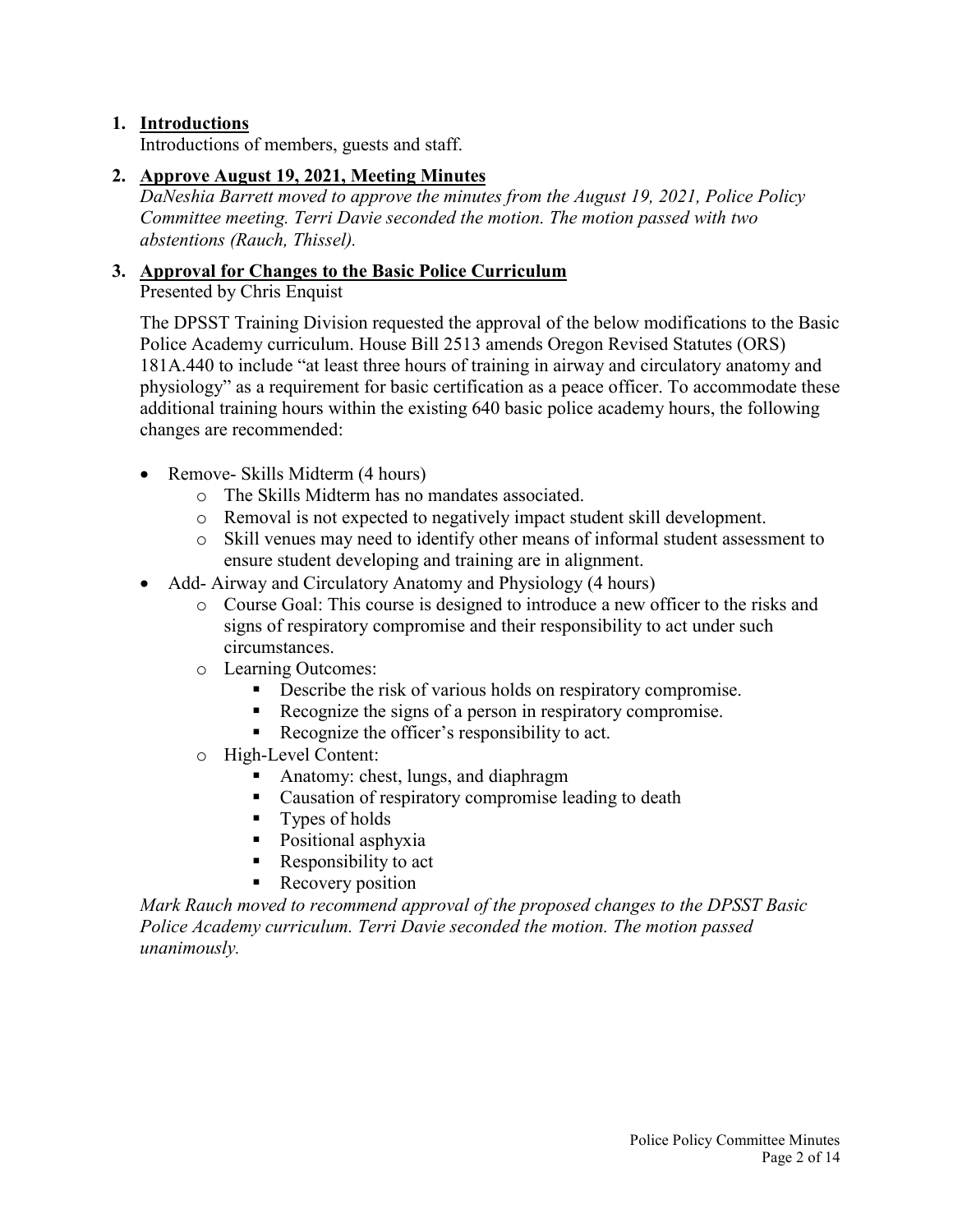# **4. Proposed Rule Changes for Oregon Administrative Rules (OAR) 259-008-0085 – Legislative Changes Affecting the Basic Police Course**

Presented by Jennifer Howald

OAR 259-008-0085 maintains the minimum standards for Board-approved mandated courses. For the basic police course, the rule includes a list of the training requirements that are found in statute. Staff presented proposed rule changes and fiscal impact statements for rule amendments that update the list of statutory training requirements to include changes from the 2021 legislative session.

House Bill 2986 and House Bill 3041 amended ORS 181A.470 which requires training on the investigation, identification, and reporting of crimes motivated by prejudice to include prejudice based on perceived gender or gender identity of the victim. House Bills 2986 and 3041 resulted in technical revisions to references and verbiage in the basic police course curriculum and course materials - but did not result in changes to the instructional goals, learning outcomes, or behavior metrics for the basic police course.

House Bill 2513 added a requirement that the minimum training required to obtain basic certification as a police officer include at least three hours of training in airway and circulatory anatomy and physiology. This bill did require changes to the basic police course curriculum (see item 3 above) and does have a fiscal impact on DPSST.

*Consensus reached approving the fiscal impact statements provided by* staff.

*Terry Rowen moved to recommend that the Board adopt approve filing the proposed rule changes for OAR 259-008-0085 as a permanent rule if no comments are received. Terri Davie seconded the motion. The motion carried unanimously.*

# **5. Administrative Closures – Police / Regulatory Specialists**

Presented by Melissa Lang

Staff presented the following professional standards cases to the Police Policy Committee for administrative closure.

|    | Name                   | DPSST# | Certification(s)                                     | <b>Reason for Closure</b>                                                                                                                                                                                                                                                                                                                                                                                                                                                                                                       |
|----|------------------------|--------|------------------------------------------------------|---------------------------------------------------------------------------------------------------------------------------------------------------------------------------------------------------------------------------------------------------------------------------------------------------------------------------------------------------------------------------------------------------------------------------------------------------------------------------------------------------------------------------------|
| a. | <b>Anthony Barnett</b> | 37913  | Basic,<br>Intermediate and<br><b>Advanced Police</b> | Barnett was investigated for an<br>alleged sexual harassment<br>incident where he was initially<br>found not to have violated policies.<br>Barnett was later<br>terminated from the UTPD<br>after a tribal hearings officer<br>overturned the original decision and<br>found that Barnett had<br>violated sexual harassment policies.<br>Barnett filed an appeal for wrongful<br>termination. The judge determined<br>that Barnett had not sexually<br>harassed the employee. Following<br>the decision from the judge, Barnett |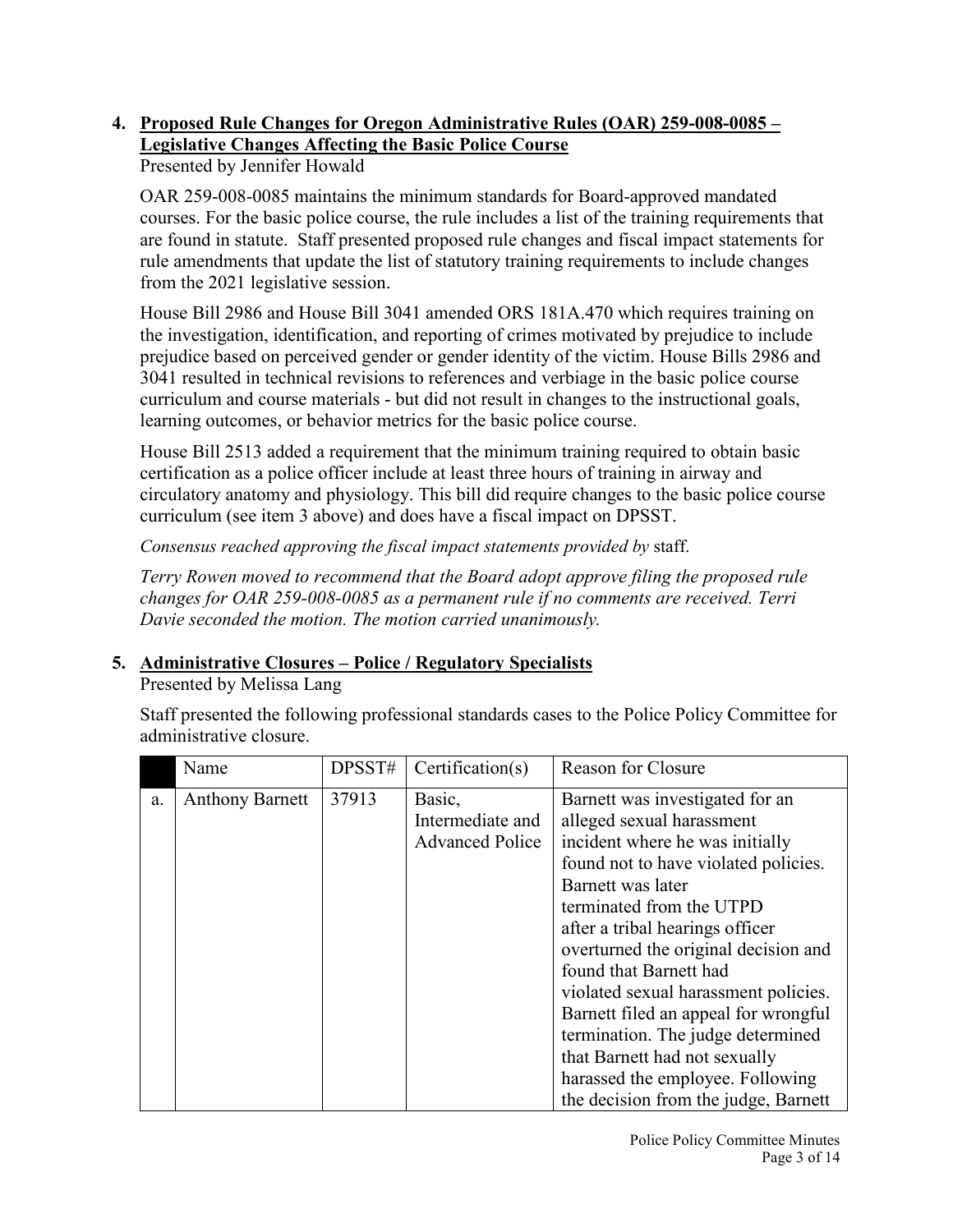|       |                       |       |                                                                                 | was reinstated to his position with<br>the UTPD. DPSST does not believe<br>the individual's separation violates<br>the Board's moral fitness standards.                                                                                                                    |
|-------|-----------------------|-------|---------------------------------------------------------------------------------|----------------------------------------------------------------------------------------------------------------------------------------------------------------------------------------------------------------------------------------------------------------------------|
| $b$ . | <b>Robert Edwards</b> | 27266 | Basic,<br>Intermediate,<br>Advanced,<br>Supervisory and<br>Management<br>Police | DPSST has determined OSP's<br>discipline in this investigation was a<br>demotion not a separation that<br>would be subject to professional<br>standards review. Therefore,<br>Edwards' separation does not violate<br>the Board's moral fitness standards.                 |
| c.    | Perry Rhoades         | 46858 | Basic and<br>Intermediate<br>Police                                             | <b>DPSST</b> determined that Rhoades'<br>mishandling of the cash and<br>insufficient documentation was a<br>result of his inexperience. DPSST<br>has determined the Rhoades'<br>separation does not violate the<br>Board's moral fitness standards.                        |
| d.    | Jeffrey Smith         | 36061 | <b>Basic Police</b>                                                             | The investigation pending at the<br>time of his separation was related to<br>unintentional damage to his assigned<br>patrol vehicle, which he reported.<br>DPSST has determined the<br>individual's separation does not<br>violate the Board's moral fitness<br>standards. |

*DaNeshia Barrett moved to approve the recommendations made by staff to administratively close the above listed cases. Chris Skinner seconded the motion. Terri Davie and Alex Gardner recused from b, c and d due to a conflict of interest. The motion on all cases passed unanimously.*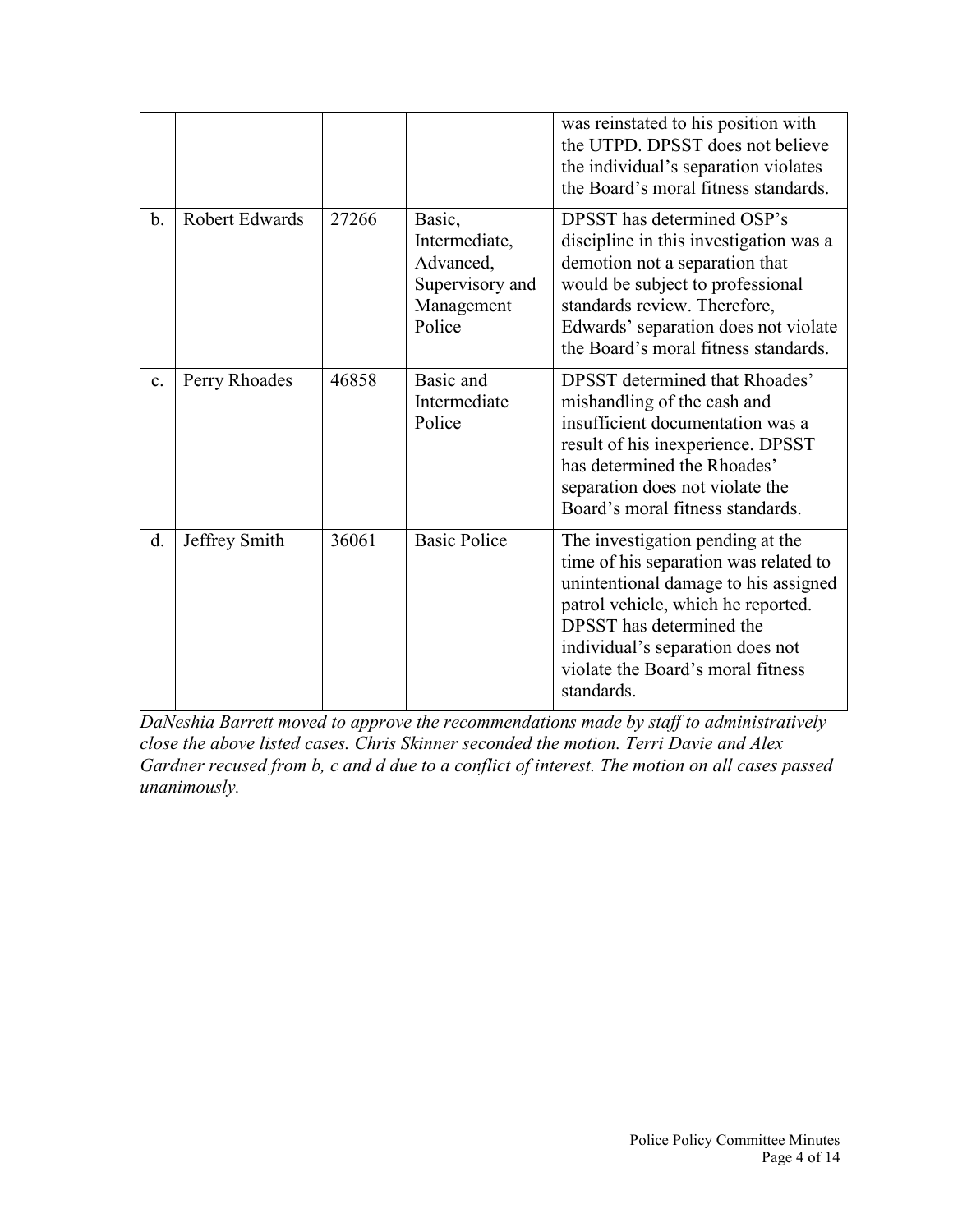# **6. Eric Kozowski (42173) Certification Review: Police**

Presented by Melissa Lang

#### *Reason for Discretionary Review*

On January 31, 2018, Eric Kozowski was terminated from the Deschutes County Sheriff's Office (DCSO) after multiple investigations resulted in sustained findings including the use of the DCSO uniform while campaigning for political office, a citizen complaint regarding a theft case that was improperly handled, improper handling of a potential measure 11 sex crime case, and untruthfulness during the investigation into his use of the DCSO uniform while campaigning.

Staff determined that Kozowski's use of the DCSO uniform while campaigning and his less than truthfulness during the investigations violated the Board's moral fitness standards. The improper handling of two cases, was indicative of incompetence only and are not part of this this review.

*Eric Kozowski provided verbal mitigation for committee consideration.*

| <b>Policy Committee Discussion/Vote</b>                                         | Second            | Vote                   | Outcome                         |
|---------------------------------------------------------------------------------|-------------------|------------------------|---------------------------------|
| Mark Rauch moved that the Police<br>Policy Committee adopt the staff<br>report. | Zachary<br>Kenney | $10$ ayes;<br>$0$ nays | Motion<br>Passed<br>Unanimously |

The committee found the following moral fitness violations along with aggravating and mitigating factors which they considered in making their decision.

Moral Fitness Violations**:**

- **Dishonesty**: Kozowski was less than truthful during an internal investigation when he stated he did not understand expectations and did not know who made a post on Facebook when, in fact, he made the post.
- **Misuse of Authority**: Kozowski knowingly used his DCSO uniform while campaigning for his personal benefit.

Aggravating Factors:

- By the time Kozowski was interviewed for an internal investigation, he was well informed on the issues and was still evasive when answering questions.
- Kozowski was not candid in his responses to the internal investigator and at times was evasive.
- It is doubtful that the jury made findings on Kozowski's truthfulness as it is defined in OAR for this process.
- Kozowski initially stated that he did not know who made a post on Facebook, when in fact he made the post.

Mitigating Factors:

- The investigator hired to conduct the internal investigations was not certified to conduct investigations and did not search for the truth, rather he asked leading questions to obtain a pre-determined outcome in the investigation.
- The internal investigations were politically motivated.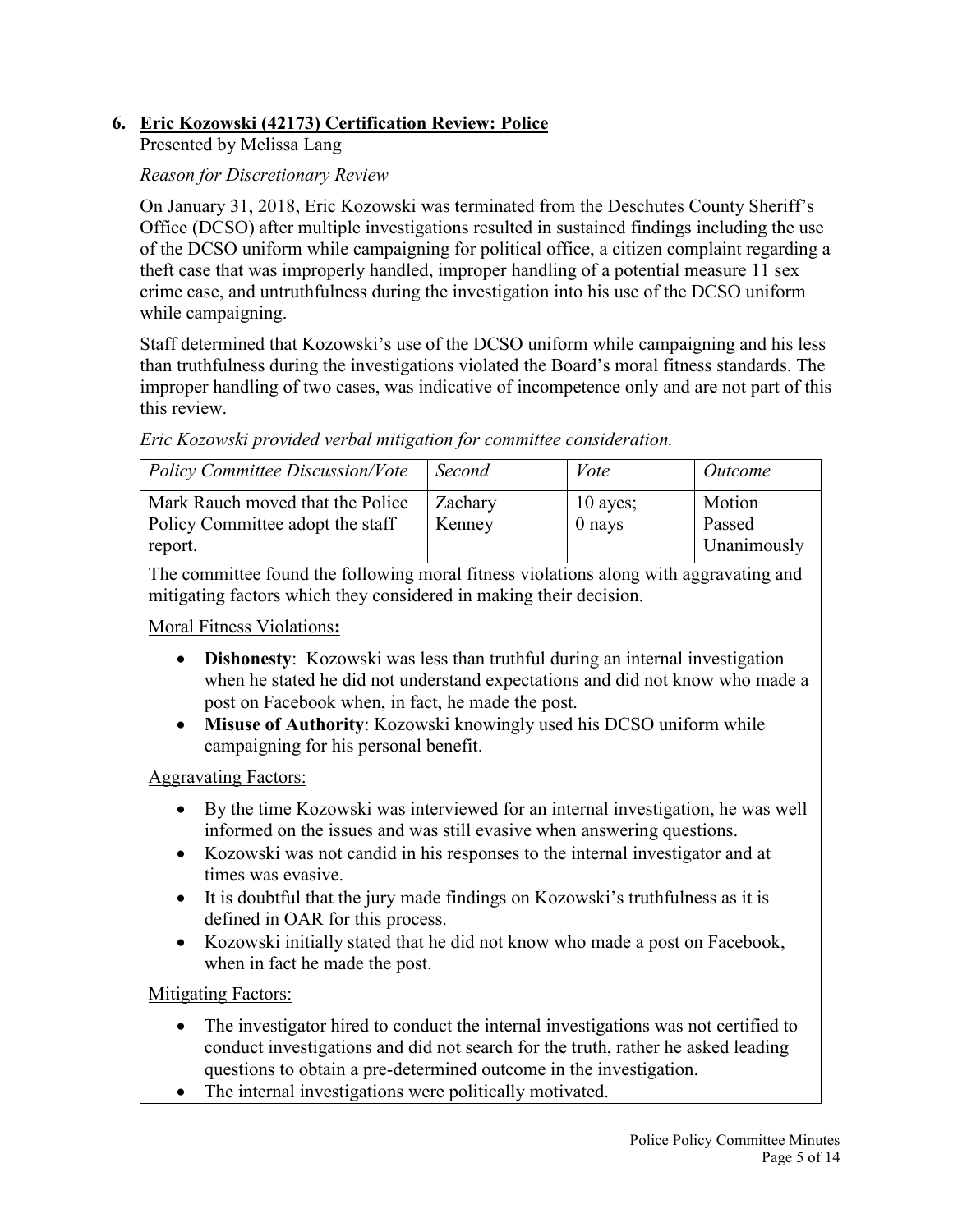- Truthfulness has a large array of meanings and Kozowski's conduct lacked integrity rather than being blatantly dishonest.
- The Deschutes County District Attorney reviewed Kozowski's conduct and did not find *Brady* violations.
- Kozowski knew he was being treated unfairly and was involved in an adversary process.
- Kozowski knew there was a conflict in policies and their legality, which he had a hard time answering questions that came across as not being candid.

| Mark Rauch moved, after               | Zachary | $10$ ayes; | Motion      |
|---------------------------------------|---------|------------|-------------|
| considering the identified violations | Kenney  | $0$ nays   | Passed      |
| of the Board's moral fitness          |         |            | Unanimously |
| standard and weighing the             |         |            |             |
| aggravating and mitigating            |         |            |             |
| circumstances unique to this case     |         |            |             |
| that no Board action should be        |         |            |             |
| taken against Kozowski's              |         |            |             |
| certifications.                       |         |            |             |
|                                       |         |            |             |

# **7. Eric Weaver (56198) Certification Review: Police**

Presented by Melissa Lang

# *Reason for Discretionary Review*

On September 11, 2019, Eric Weaver was terminated from his position with the Warm Springs Police Department (WSPD) for unjustified use of force, and falsified police reports to justify his wrongful actions.

A use of force investigation was started to review three instances of force that Weaver used during encounters with citizens. Of the three instances, the investigators found that Weaver's use of force was unjustified in one of them. An internal investigation was conducted reviewing the findings of the use of force investigator. Staff determined that Weaver's conduct violated the Board's moral fitness standards.

*Eric Weaver provided verbal mitigation for committee consideration.*

| Policy Committee Discussion/Vote                                                             | Second  | Vote                   | <i>Outcome</i>                  |
|----------------------------------------------------------------------------------------------|---------|------------------------|---------------------------------|
| Alex Gardner moved that the Police   DaNeshia<br>Policy Committee adopt the staff<br>report. | Barrett | $10$ ayes;<br>$0$ nays | Motion<br>Passed<br>Unanimously |

The committee found the following moral fitness violations along with aggravating and mitigating factors which they considered in making their decision.

Moral Fitness Violations**:**

- **Dishonesty**: Weaver was untruthful in his reporting when he stated that he was pinned in the door.
- **Misconduct**: Weaver's use of force was unjustified and harmed another person.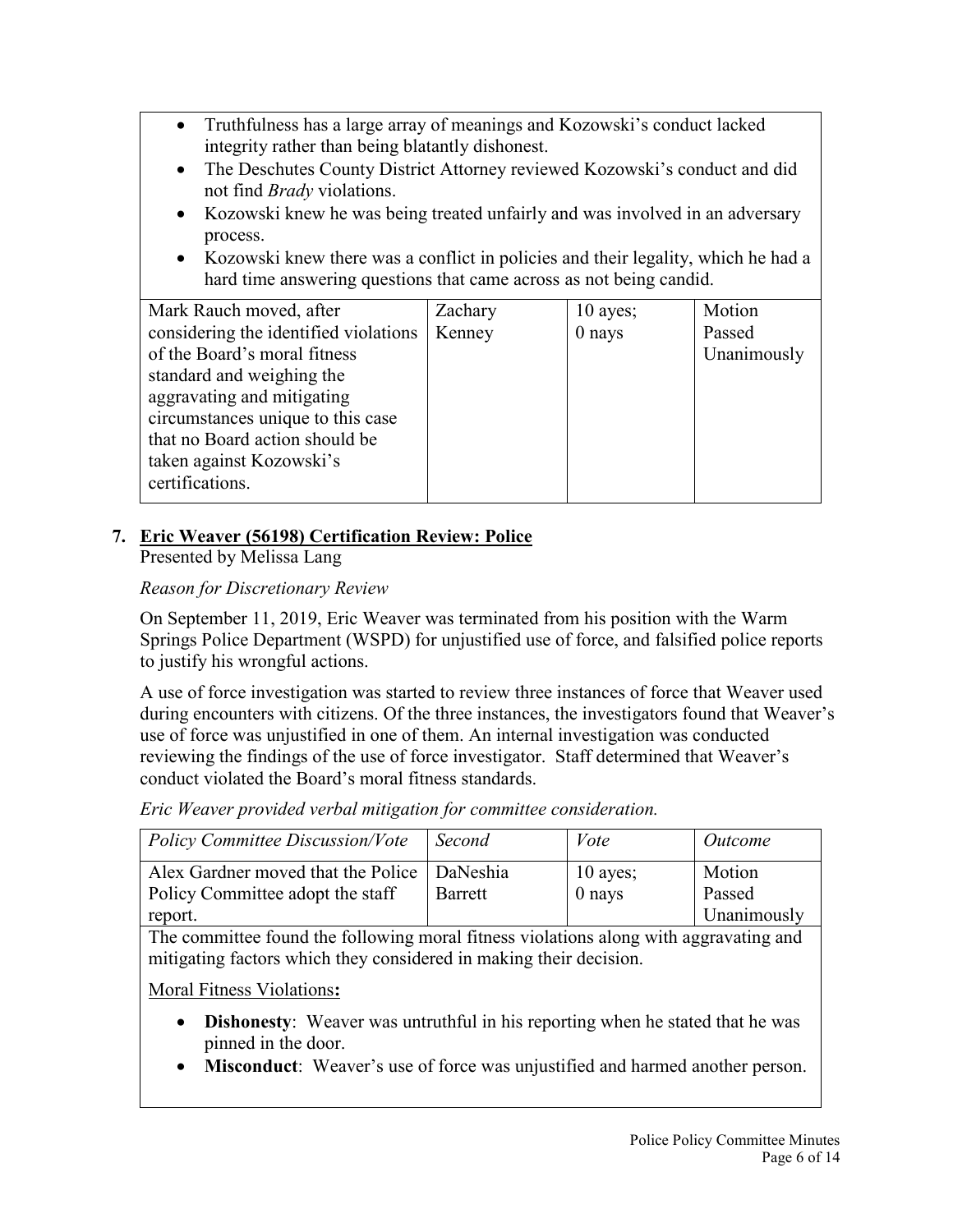Aggravating Factors:

• Weaver's use of force was unjustified.

## Mitigating Factors:

- Weaver did not review the body camera video prior to writing his report.
- Weaver's inaccuracies in his reporting were due to memory failure and not intentionally dishonest.
- Weaver was immediately suspended on leave without pay, the committee determined that this discipline is highly unusual for this this type of conduct.
- Weaver declined to participate in the employer's internal investigation, which resulted in mitigating information not being presented until the committee meeting.
- Weaver's failure to announce that he was a police officer, and only state his name was because he was familiar with the people in the home, who knew he was a police officer.

| Zachary Kenney moved, after           | Alex Gardner | $10$ ayes; | Motion      |
|---------------------------------------|--------------|------------|-------------|
| considering the identified violations |              | 0 nays     | Passed      |
| of the Board's moral fitness          |              |            | Unanimously |
| standard and weighing the             |              |            |             |
| aggravating and mitigating            |              |            |             |
| circumstances unique to this case     |              |            |             |
| that no Board action should be        |              |            |             |
| taken against Weaver's                |              |            |             |
| certification.                        |              |            |             |
|                                       |              |            |             |

# **8. Peter Arnautov (36986) Certification Review: Police**

Presented by Melissa Lang

# *Reason for Discretionary Review*

On November 14, 2019, Peter Arnautov was terminated from his position with the Oregon State Police (OSP) after he was found to have stated that he has a bias against the LGBTQ community. Staff determined that Arnautov's conduct violates the Board's moral fitness standards.

| <b>Policy Committee Discussion/Vote</b>                                        | Second   | Vote      | Outcome |  |
|--------------------------------------------------------------------------------|----------|-----------|---------|--|
| Terri Davie and Alex Gardner recused themselves due to a conflict of interest. |          |           |         |  |
| Chris Skinner moved that the Police                                            | DaNeshia | 8 ayes;   | Motion  |  |
| Policy Committee adopt the staff                                               | Barrett  | $0$ nays; | Passed  |  |
| report.                                                                        |          | 2 recused |         |  |
|                                                                                |          | (Davie,   |         |  |
|                                                                                |          | Gardner)  |         |  |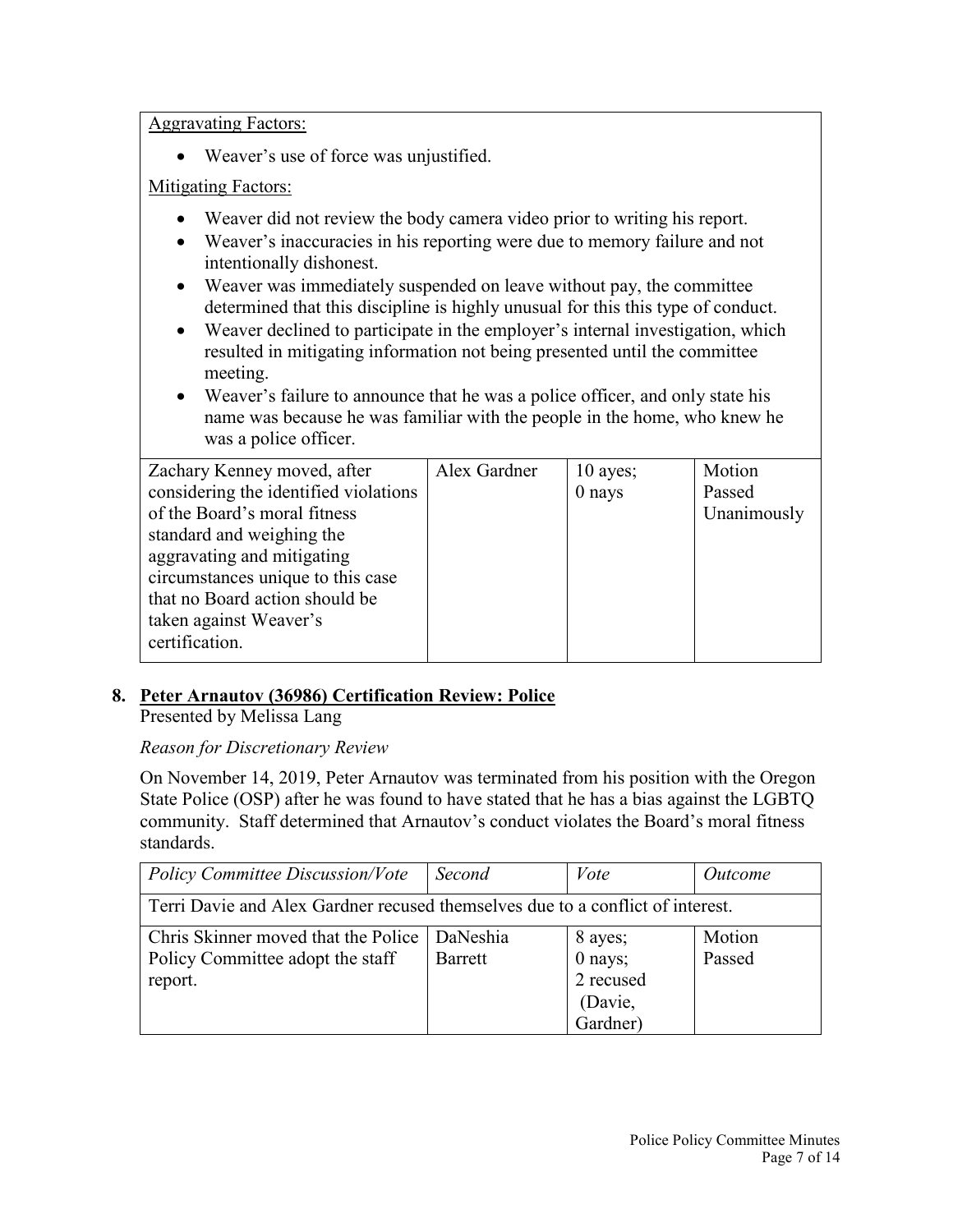The committee found the following moral fitness violations along with aggravating and mitigating factors which they considered in making their decision.

Moral Fitness Violations**:**

• **Misconduct**: Arnautov in a single egregious act based on the perception of sexual orientation, knowingly made a discriminatory statement that would lead an objectively reasonable person to conclude that he could not perform his duties in a fair and impartial manner.

Aggravating Factors:

- Arnautov uttered three words with conviction.
- It is reasonable to think that he cannot be impartial.
- By Arnautov's own admission, his speech renders him ineffective as a police officer in Oregon.
- Arnautov never fully disowned his statement.
- Arnautov's statement about hating gay people, was against an extremely sensitive community and to be openly vocal about his feelings was an egregious act.
- Arnautov's statement was against a protected class.
- The conversation about the gay community was stopped, and restarted, by Arnautov later on in the day.
- Arnautov was explicit in stating his bias and demonstrated that he would not be impartial in policing.

**Mitigating Factors:** 

- Arnautov had a long career as a public safety officer without any apparent instances of misconduct.
- Arnautov was honest during the investigatory process.

| Chris Skinner moved, after            | DaNeshia    | 8 ayes;   | Motion |
|---------------------------------------|-------------|-----------|--------|
| considering the identified violations | Barrett     | $0$ nays; | Passed |
| of the Board's moral fitness          |             | 2 recused |        |
| standard and weighing the             |             | (Davie,   |        |
| aggravating and mitigating            |             | Gardner)  |        |
| circumstances unique to this case,    |             |           |        |
| that Board action should be taken     |             |           |        |
| against Arnautov's certifications.    |             |           |        |
| Mark Rauch moved, after               | Mark Garton | 8 ayes;   | Motion |
| considering the totality of the case, |             | $0$ nays; | Passed |
| that Arnautov be ineligible to hold   |             | 2 recused |        |
| public safety certification for 10    |             | (Davie,   |        |
| years.                                |             | Gardner)  |        |
|                                       |             |           |        |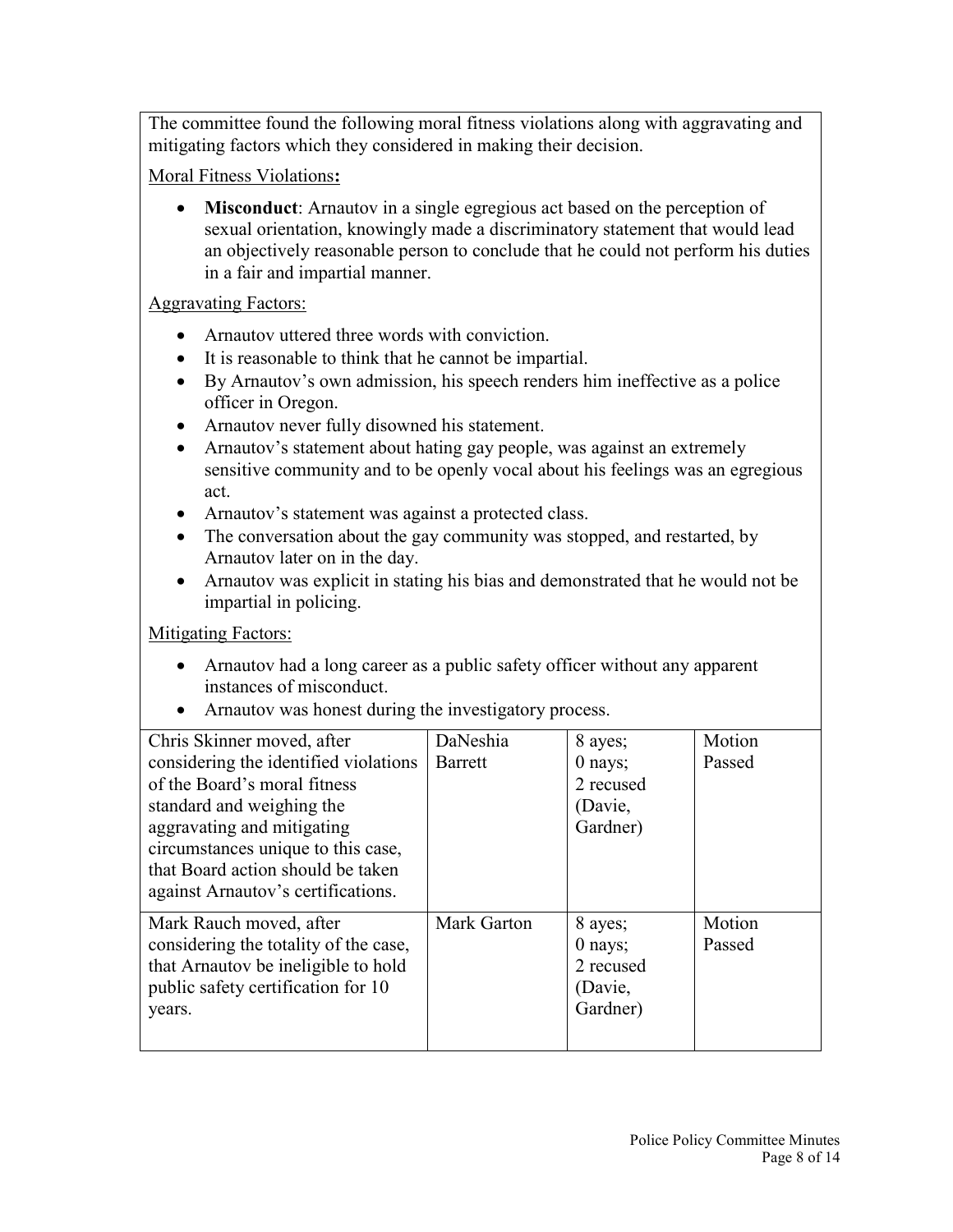# **9. Michael Huber (28130) Certification Review: Police**

Presented by Melissa Lang

#### *Reason for Discretionary Review*

On December 10, 2019, Michael Huber was terminated from his position with the McMinnville Police Department (MPD), after they found that he was untruthful during an investigation and had engaged in off-duty misconduct. Staff determined that Huber's untruthfulness and conduct violate the Board's moral fitness standards.

| <b>Policy Committee Discussion/Vote</b>                                           | Second            | Vote                  | Outcome                         |
|-----------------------------------------------------------------------------------|-------------------|-----------------------|---------------------------------|
| Alex Gardner moved that the Police<br>Policy Committee adopt the staff<br>report. | Zachary<br>Kenney | $10$ ayes;<br>0 nays; | Motion<br>Passed<br>Unanimously |

The committee found the following moral fitness violations along with aggravating and mitigating factors which they considered in making their decision.

Moral Fitness Violations**:**

• **Dishonesty**: Huber stated that he was calm and professional in his interactions with his neighbors when he was not.

Aggravating Factors:

- Huber misrepresented his actions with police and was not calm and professional.
- Officers only made an arrest because Huber stated there were at least three arrests to be made.
- Huber was yelling at his neighbors.
- Huber had twenty years' experience working as a public safety professional and it would be expected that he know how to control his emotions.
- Huber told officers who arrived, that the neighbors would claim that he pushed one of them.
- Huber was untruthful when he stated he did not touch his neighbor.
- The only witness of Huber's interaction with his neighbors that did not have an interest in the case, did not see Huber push his neighbor but did run to the scene because he believed a fight was starting.

Mitigating Factors:

- Huber's conduct occurred while he was off duty.
- Huber may have perceived his conduct differently than how others saw him.
- Of the witnesses, only one of them was not an interested party.

| Alex Gardner moved, after             | Mark Rauch | 7 ayes; | Motion |
|---------------------------------------|------------|---------|--------|
| considering the identified violations |            | 3 nays  | Passed |
| of the Board's moral fitness          |            |         |        |
| standard and weighing the             |            |         |        |
| aggravating and mitigating            |            |         |        |
| circumstances unique to this case,    |            |         |        |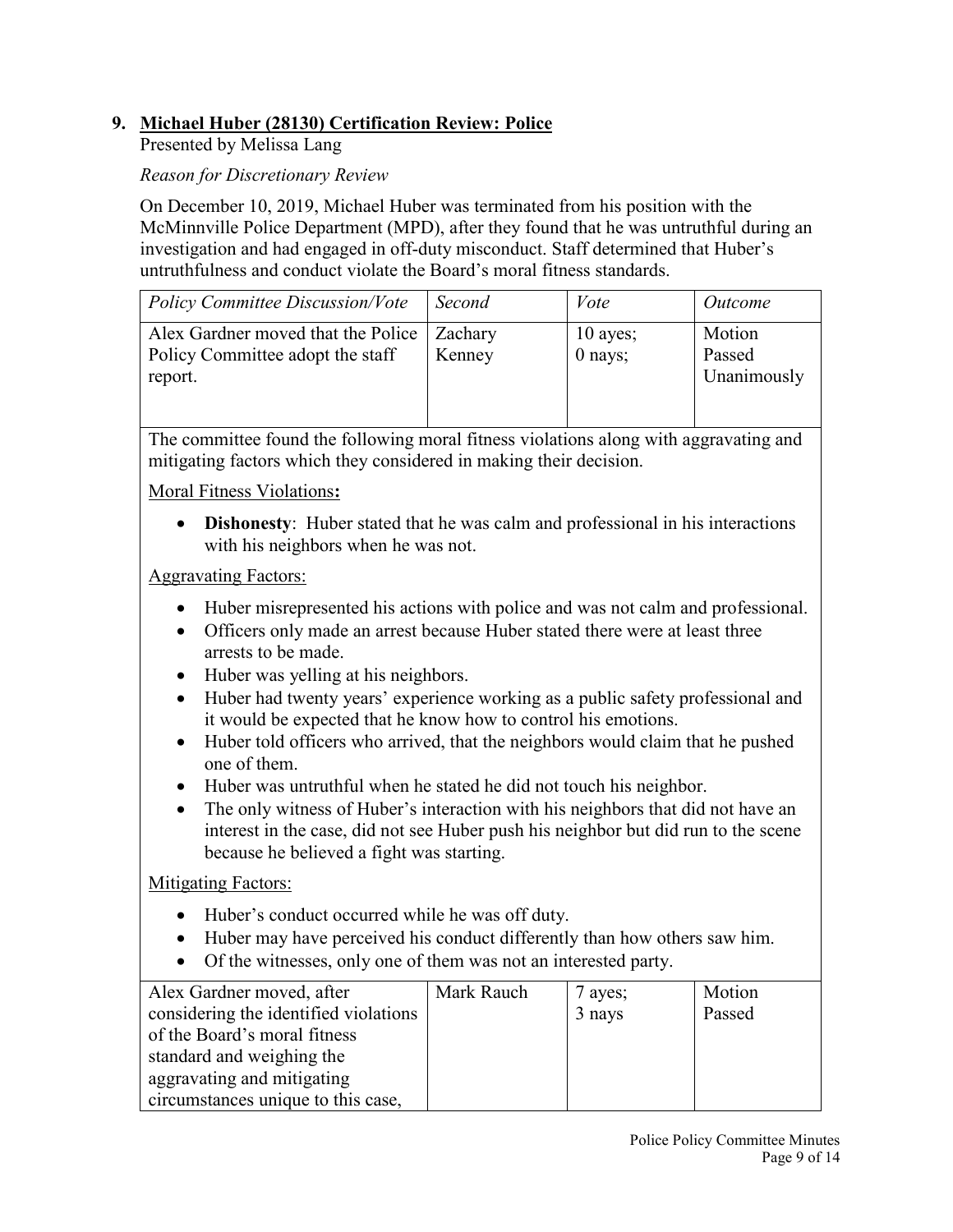| that Board action should be taken<br>against Huber's certifications.                                                                                    |               |                                                |                  |
|---------------------------------------------------------------------------------------------------------------------------------------------------------|---------------|------------------------------------------------|------------------|
| Mark Rauch moved, after<br>considering the totality of the case,<br>that Huber be ineligible to hold<br>public safety certification for three<br>years. | Chris Skinner | 8 ayes;<br>1 nays;<br>1 abstention<br>(Kenney) | Motion<br>Passed |

#### **10. James Lynch (28066) Certification Review: Regulatory Specialist**

*Prior to the meeting, James Lynch signed a stipulated order voluntarily surrendering his certifications and was not reviewed by the committee.*

#### **11. Review of Arbitration/Certification Workgroup Recommendation**

Presented by Jennifer Howald

Staff presented an overview of the Arbitration/Certification Workgroup's scope and discussions, including the Workgroup's recommendation. The Workgroup reviewed the current administrative rules and DPSST practices that determine how professional standards cases are handled when the employment is reinstated through an employment arbitration process. Current practice includes administrative closure of cases where employment is reinstated through an arbitration process based on an interpretation that the reinstatement of employment removed the separation of employment which was the initial reason for reviewing the misconduct.

Administrative rule provides the DPSST and Board clear authority to proceed with the case review process to review the conduct as a violation of the standards for certification. The Workgroup recommends that DPSST follow the rule as written and cease application of the interpretation that resulted in administrative closure for cases involving arbitration and reinstatement of employment where the allegations of misconduct are supported. DPSST plans to implement the Workgroup's recommendation following the Telecommunications, Corrections, and Police Policy Committees' opportunity to review of the recommendation during the November meetings.

*The committee did not have any comments regarding this update.*

#### **12. Proposed Rule Changes for Oregon Administrative Rules (OAR) 259-008-0060, 259- 008-0065 and 259-008-0078 – Defining Cardiopulmonary Resuscitation (CPR) Certification and Changes to Law Enforcement Officer Maintenance Standards** Presented by Jennifer Howald

House Bill 2513 requires police officers complete at least three hours of airway and circulatory anatomy and physiology training and have a certification in adult and child cardiopulmonary resuscitation (CPR) to obtain a basic police officer certification. The bill also requires completion of at least two hours of airway and circulatory anatomy and physiology training within each maintenance period and ongoing maintenance of the adult and child CPR certification. HB 2513 becomes effective on January 1, 2022.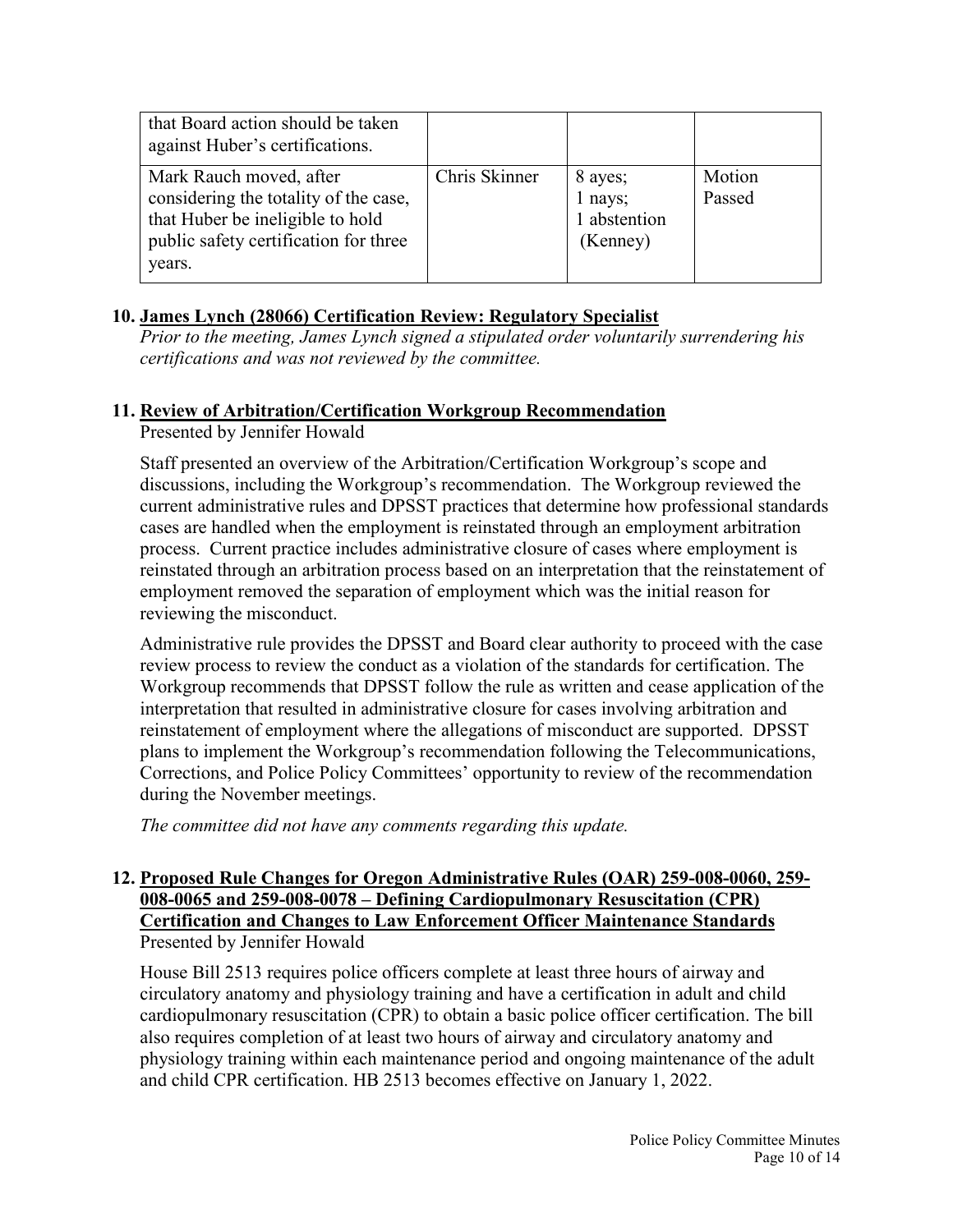Staff presented proposed rule changes and fiscal impact statements for implementation of the adult and child CPR standard and the two hours of airway and circulatory anatomy and physiology maintenance training. While the bill is specific to police officers, these proposed rule changes use the term law enforcement officer and would apply to police officers, corrections officers, parole & probation officers and regulatory specialists.

*Consensus reached approving the fiscal impact statements provided by staff.*

*Terri Davie moved to recommend that the Board approve filing the proposed rule changes for OARs 259-008-0060, 259-008-0065 and 259-008-0078 as a permanent rules if no substantive comments are received. Alex Gardner seconded the motion. The motion carried unanimously.*

## **13. Review of Background Investigations Workgroup and New Requirements per HB 2936** Presented by Jennifer Howald

Staff identified that this agenda item was a placeholder, but the recommendations and rule changes are not ready to move at this time. Staff presented an overview of the current status and an overview of some of the new requirements that will be coming in the future.

House Bill 2936 made several changes to Oregon laws that enhance law enforcement employment background processes. This placeholder and the focus of this discussion is for section 3 of the bill, which requires DPSST create a uniform background checklist and a standardized personal history questionnaire for use by law enforcement units in hiring applicants to be public safety officers.

DPSST formed a workgroup to review the current background standards in OAR 259-008- 0015 and help develop the checklist and the questionnaire. The purpose of the standardized personal history questionnaire is to provide a statewide minimum standard. All public and private safety agencies will be required to utilize the questions that are established. However, agencies will be able to add additional questions to meet their needs. DPSST will provide the questionnaire as a DPSST form, but acknowledged that many agencies use an electronic method to facilitate collection of the personal history. Agencies will be able to continue to do so, but may be asked to provide some form of verification that that the system they are using includes the questions contained in the standardized personal history questionnaire.

The next step for the standardized personal history questionnaire process will include a legal review. After the legal review, DPSST will present the policy committees with a rule change that will require use of the questionnaire and adopt the questionnaire by reference. As a rule change there will be an opportunity for constituent and public comment prior to the Board approval and implementation of any changes.

OAR 259-008-0015 already outlines what must be included in a background investigation. Much of this information will be formatted in the required uniform background checklist. The checklist will be provided as a DPSST form and will be required to be submitted to DPSST when submitting an F-4 personnel action form for a new hire.

House Bill 2936 specifies that the checklist must include:

• Information about a psychiatric or psychological evaluation of the applicant, including the evaluator's name and license number and an assessment of the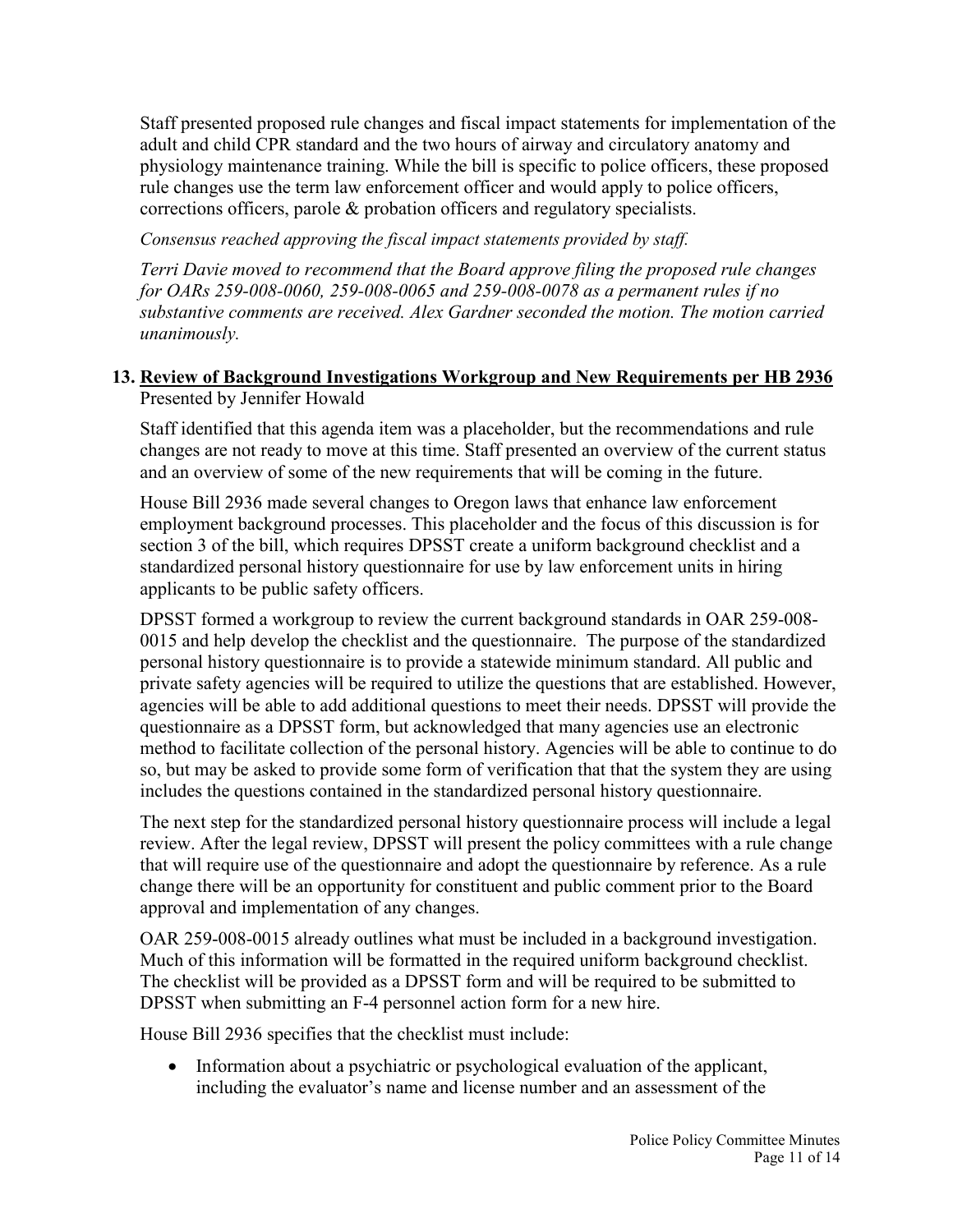applicant's tendencies, feelings and opinions toward diverse cultures, races and ethnicities and differing social, political, economic and life statuses;

- Investigation of the applicant's finances; and
- Identification of at least three references provided by the applicant that are interviewed by the law enforcement unit.

Review of financial records and references are already a part of the rule, but will be updated to meet the specificity of the bill. The new requirement that will take some additional work and have a greater impact is the psychiatric or psychological evaluation of the applicant.

House Bill 2936 results in a new requirement for all public safety officers hired by a law enforcement unit to have received a psychiatric or psychological evaluation. This will include telecommunicators, emergency medical dispatchers, corrections officers, parole and probation officers and regulatory specialists. Police and reserve officers were already required to complete a psychological screening. Additional evaluation is needed to determine if the requirements of HB 2936 affect the current standards for police and reserve officers. DPSST anticipates presenting recommend next steps and rule changes at the next meeting in February 2022.

*The committee had questions on the requirements for the background checklist and the information that would be required to be reported. The committee expressed the recommendation that the checklist be limited to a high level checklist, if information or a step is required it should be represented by a checkbox and not require extensive or detailed data entry. The committee asked additional questions on content of the personal history questionnaire and requested an opportunity to review the current draft.* 

# **14. Police Policy Committee Membership – Chair and Vice Chair Elections**

Presented by Marsha Morin

*DaNeshia Barrett moved to nominate John Teague as Chair and Chris Skinner as Vice Chair of the Police Policy Committee effective February 2022. Terri Davie seconded the motion. The motion passed unanimously.*

# **15. Applicant Review Committee – Second Term Nominations**

Presented by Marsha Morin

*Terri Davie moved to nominate Mark Rauch as the Police Policy Committee member to serve an additional term as a member of the Applicant Review Committee effective December 8, 2021. Alex Gardner seconded the motion. The motion passed unanimously.*

# **16. Department Update**

Presented by Marsha Morin, Standards and Certification Manager

- Current Cases
	- o 103 total Police/Regulatory Specialist Cases
	- o 56 are ready to begin the review process or are in some stage of the review process.
	- o 50 are pending criminal/employment matters or waiting on records to be provided to DPSST.
	- o 7 new cases have been added since the last policy committee meeting.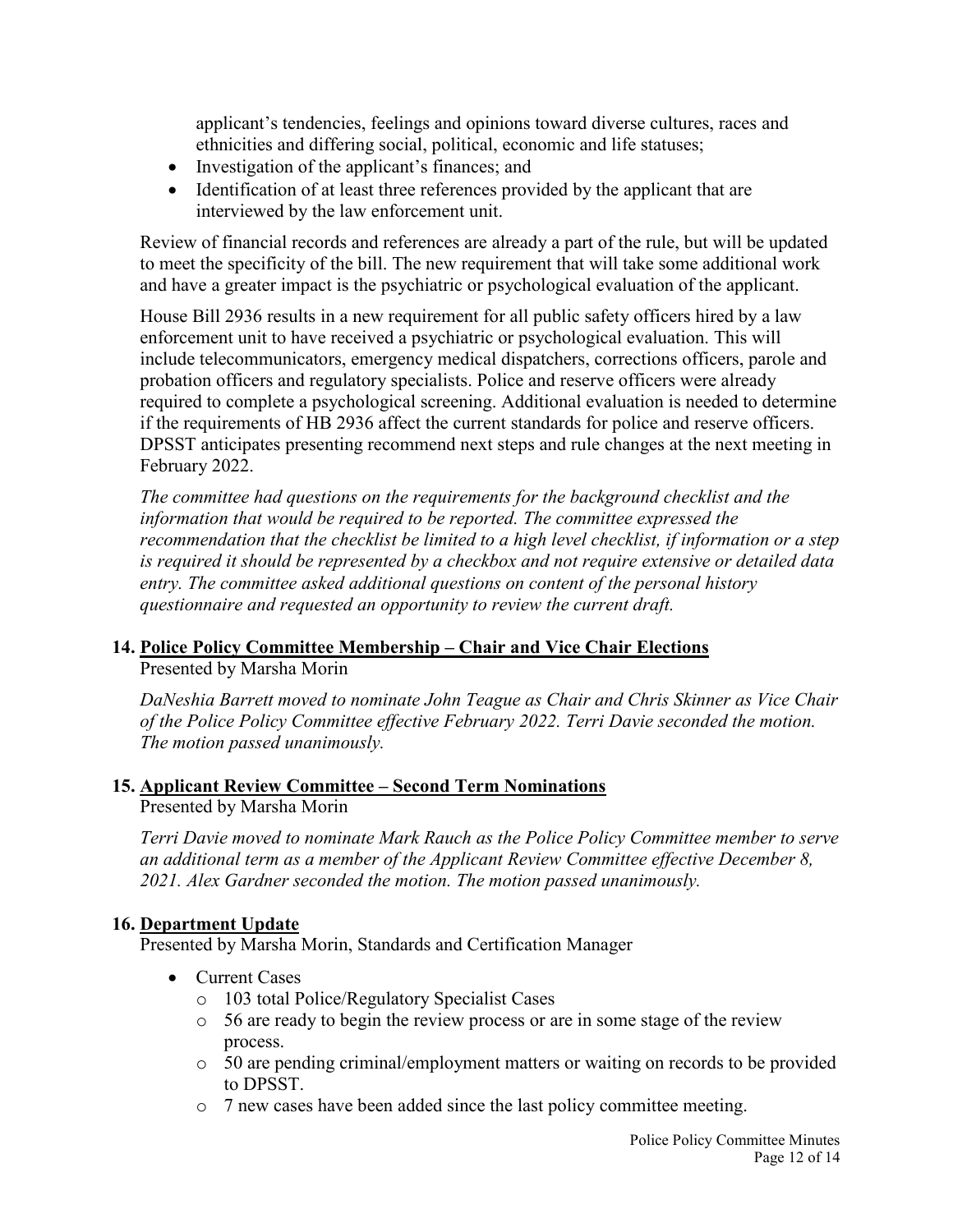- o 10 cases were closed since the last policy committee meeting.
- In September 2021, DPSST sent out a notice that, in a cost saving measure, it had discontinued sending the DPSST number cards to new public safety employees. Agencies have immediate access to these numbers through IRIS and in emails sent out during the basic academy registration process.
- DPSST has updated the current F6 roster to mirror the Excel roster format used for the eRoster process. This new roster has replaced the PDF eRoster for all training submissions. DPSST is also piloting a roster data transfer process for agencies that have their own training tracking systems and wish to provide a data transfer of rosters from their systems rather than re-entering into the F6 Roster.

#### **17. Director's Update**

Presented by Jerry Granderson, Director

- In an effort to enhance DPSST's connectivity with our constituents and partners, the department is making a concerted effort to conduct outreach to Board members, agency heads, legislature and the media. This outreach is dealing specifically with DPSST's activities, program and mission. This effort is continuing and the Director looks forward to meeting with as many members as he can on an individual basis.
- DPSST has currently been directed by the legislation to implement over 19 Police Reform and associated bills. DPSST is preparing to report the status of these initiatives the beginning of 2022. DPSST is also preparing for the 2023-25 legislative session.
- DPSST would like to thank Bradley Robertson of the Multnomah County Sheriff's Office and Sheriff Craig Zanni of Coos County Sheriff's Office for their dedicated service on this committee. Their participation and leadership served the State of Oregon tremendously and we all thank you.
- DPSST is actively recruiting in order to fill vacant positions, to include newly added public members. The Director looks forward to entertaining any qualified applicant who wishes to be considered.
- DPSST recently had a student test positive for COVID-19. The department is closely monitoring the situation and is conducting contact assessments for this specific class.
- DPSST recently went through a Secretary of State Audit. DPSST has responded to those findings and are correcting any and all recommendations as determined by the Secretary of State Office.
- On behalf of DPSST, the agency asks that everyone keeps Oregon State Police Trooper, John Jefferies and his family in their prayers. Trooper Jefferies is in critical condition after engaging a fleeing assailant. God speed to him, his family, and all those who serve in the Oregon State Police and Public Safety in general.

#### **18. Next Police Policy Committee Meeting: February 17, 2022, at 10:00 a.m.**

*Administrative Notes:*